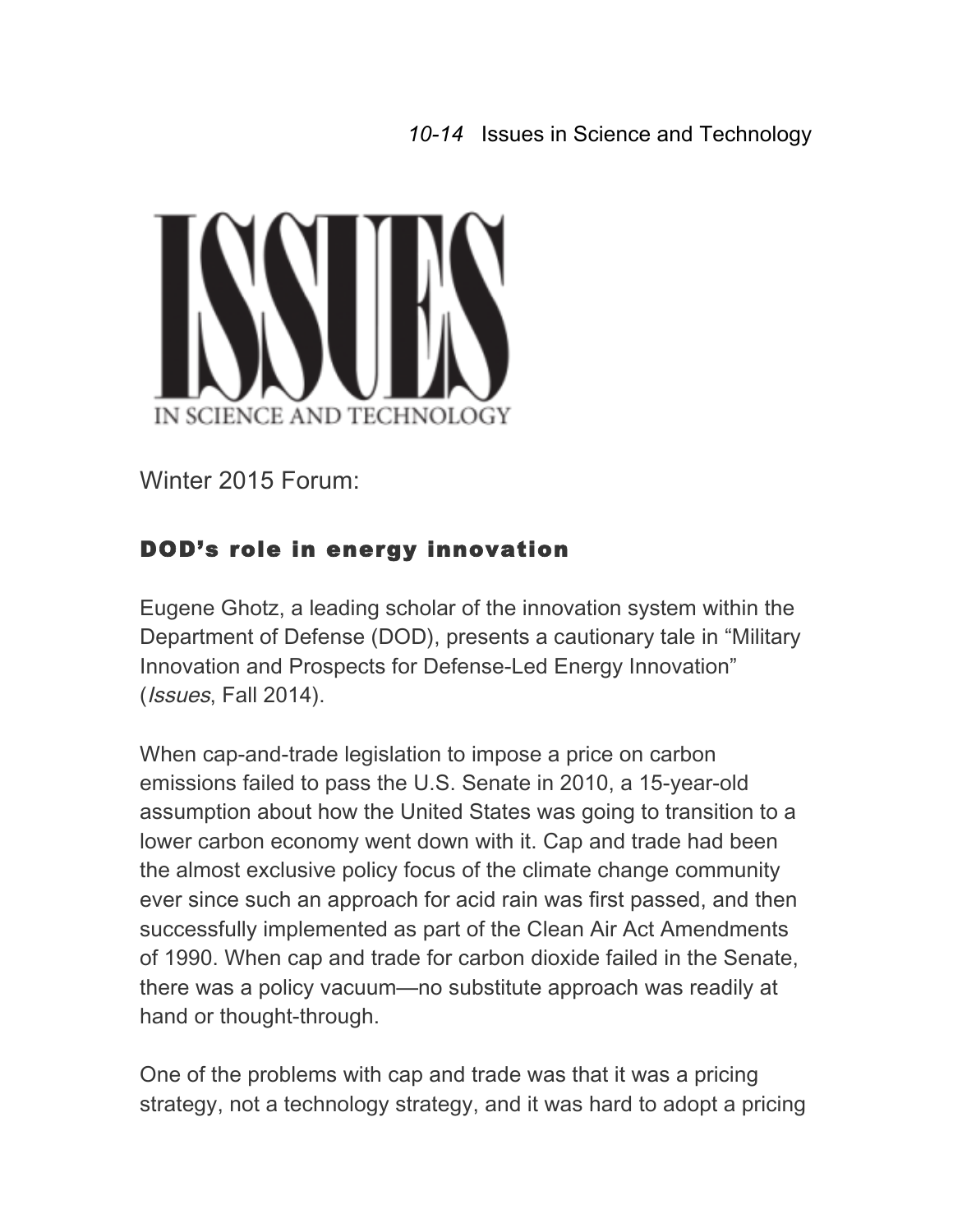strategy without more progress on a technology strategy. Although pricing can sometimes force technology, it assumes a degree of technology readiness that was still missing in a number of key energy innovation sectors. So if the pricing strategy was on political hold, why not pursue a technology-push strategy, which was needed anyway? And why not enlist the DOD innovation system, which, after all, played a critical role in most of the technology revolutions of the 20th century—aviation, nuclear power, space, computing, and the Internet? Unlike the Department of Energy, which can take a technology from research to development and perhaps to prototype and early-stage demonstration, DOD operates at all of the implementation stages, funding research, development, prototype, demonstration, testbed, and often initial market creation and initial production. Why not enlist this connected innovation system in the cause of energy technology?

Ghotz points out that the military, particularly in an era of budget cutbacks, will focus only on their system of critical defense priorities vital to warfighters. To ask the military to go outside their mission space, he demonstrates, will produce much friction in the system. It simply won't work; it's hard enough for DOD to deliver technology advances for its core missions without taking on external causes, he illustrates. So DOD, for example, is not going to develop carbon capture and sequestration technology—that's not its problem. And it is not going to develop or support massive energy technology procurement programs.

But, realistically, is there is a range of energy technology challenges within its reach? Ghotz does a service by pointing toward that track. DOD does face tactical as well as strategic problems because of energy. Two Middle East wars made clear the vulnerability of its massive fuel supply lines and forced it into defending fixed points, jeopardizing its mobility and exposing its forces to relentless losses. The department needs to restore the operational flexibility of its